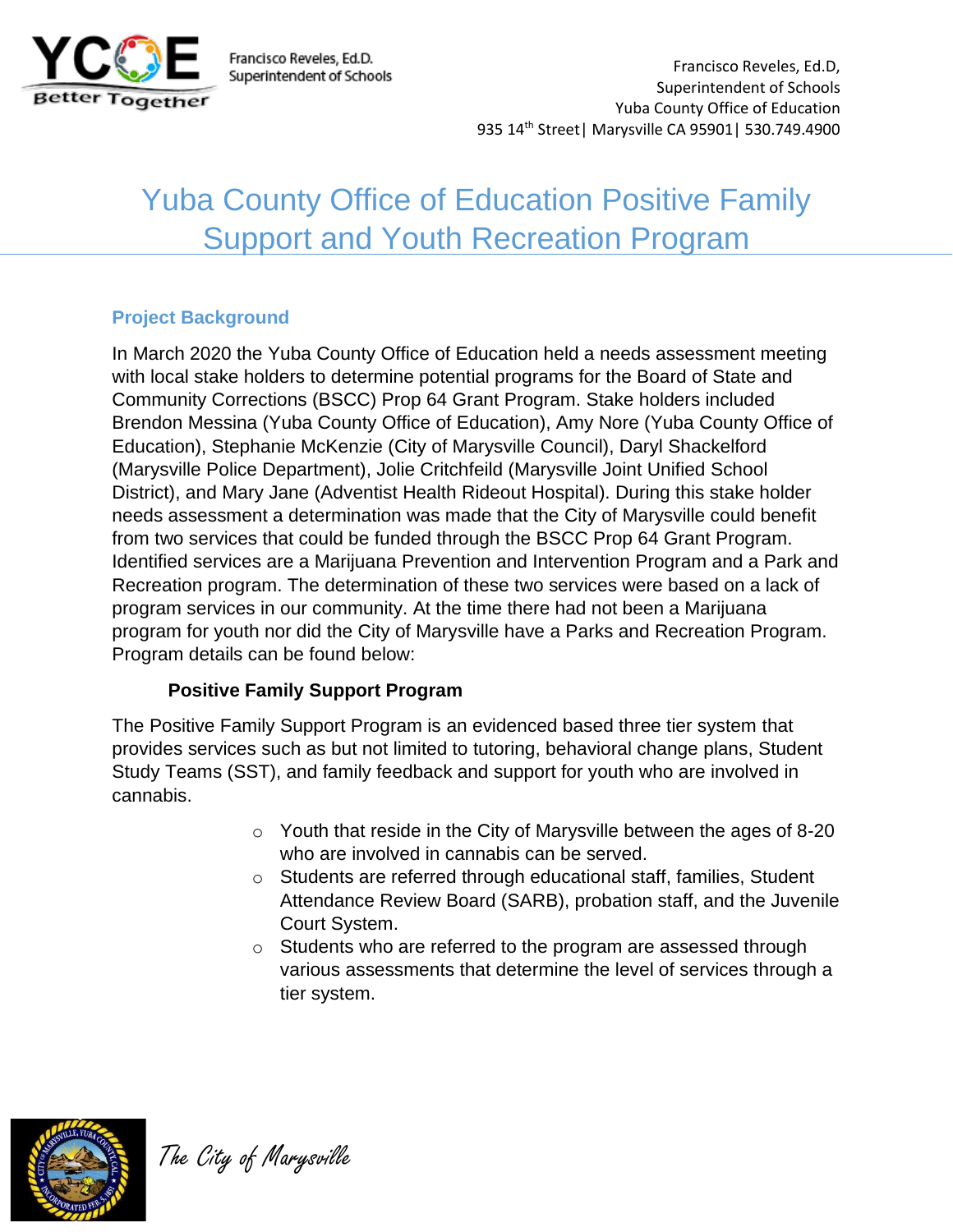

### **Youth Recreation Program**

The Youth Recreation Program is a Parks and Recreation service for the youth of Marysville. These serves aim to provide pro-social activities to occupy vital time for youth to stay productive and be provided alternatives to cannabis involvement.

- $\circ$  Youth to be served will consist of any youth 5-20 that reside in the city of Marysville.
- o Various youth programs will be made available based on staff and the Youth Recreation Program Committee approval.

Below is a table that identifies each programs goals and outcomes for proper measurement program success.

| <b>Goals</b>                      | <b>Outcomes</b>                                      |  |  |
|-----------------------------------|------------------------------------------------------|--|--|
| Reduce canabis involvment         | Utilizing tiered assessment and intervention to      |  |  |
| amongst students                  | reduce marijuana involvement amongst youth           |  |  |
|                                   | entering the program.                                |  |  |
| Provide health education to       | Provide educational staff, parents, families, and    |  |  |
| staff, families, and students     | community member's information, resources, and       |  |  |
|                                   | workshops to increase awareness of proper            |  |  |
|                                   | prevention to reduce cannabis involvement            |  |  |
|                                   | amongst youth in the community.                      |  |  |
| Provide pro-social activities for | Allow access and options of pro-social activities to |  |  |
| youth                             | youth to divert youth from cannabis involvement      |  |  |
|                                   | and into pro-social activities.                      |  |  |
| Increase community                | Provide community events that connect local          |  |  |
| engagement                        | resources to community members through               |  |  |

#### **Evaluation Overview**

#### *Positive Family Support Program*

The Positive Family Support Program (PFS) will be evaluated on a case by case basis and evaluated as a whole quarterly. Youth enrolled in the program will be referred, evaluated, and reported based on the program process below:

1. Potentially applicable students are referred to the program by the following agencies and/or staff: Yuba County Juvenile Probation, Educational Staff, Student Attendance Review Board (SARB), families, and the Juvenile Courts.

2. Referred youth are assessed through a tier assessment form to gage services to be implemented. Assessment to be used will be the CANS 5.0 with modifications.



The City of Marysville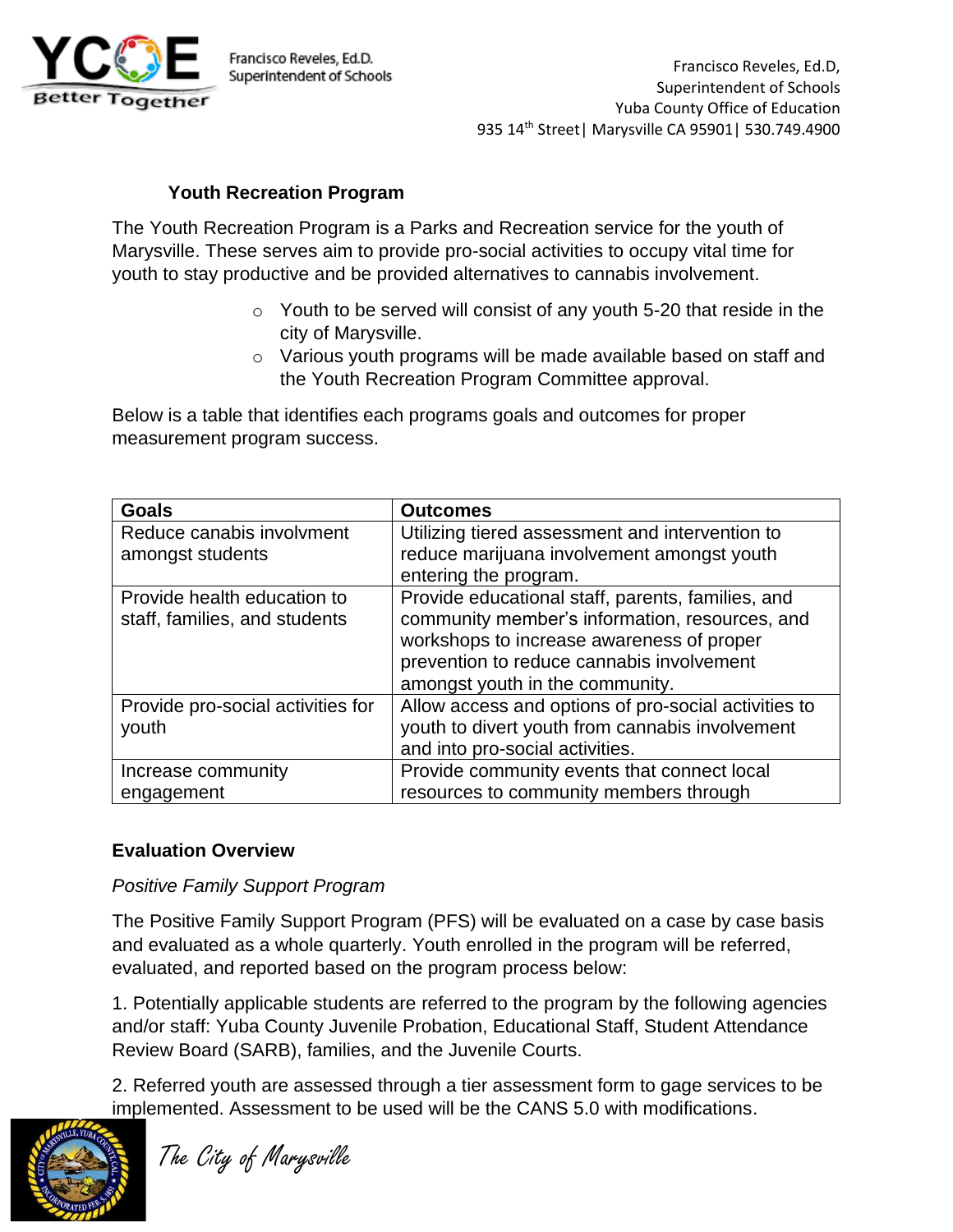

Francisco Reveles, Ed.D. Superintendent of Schools

3. Students are case managed that include: meeting reports, behavior assessments, attendance records, transcripts and other information pertaining to the student's program success.

4. Staff will conduct a behavioral change plan that aligns with primary focus areas to reduce cannabis use and the affects.

5. Cases will be evaluated bi-weekly to determine outcomes path and goal projections.

6. Qualitative survey's will also be conducted to students and families to provide program input.

## *Youth Recreation Program*

Programs and services developed and implemented in the Youth Recreation program will be evaluated by two methods. Quality of service measured by qualitative participant surveys and quantity of youth participation. These data tracking points will be imputed and maintained in an electronic data base. These will be conducted at the time of each program and documents to be used will consist of sign in sheets, enrollment documents, and pre/post survey questionnaires. The Youth Recreation Program will also be directed by the City of Marysville Youth Recreation Committee which consist of various agencies such as City of Marysville, Marysville Joint Unified School District, Yuba County Office of Education, and the City of Marysville Police Department. This committee is designed to provide input and direction based on local community needs.

## **Outcome Evaluation**

This program will be a pre/post outcomes based designed to do two things: Reduce the amount of cannabis involvement amongst youth and provide on-going pro social alternatives to harmful behaviors.



The City of Marysville